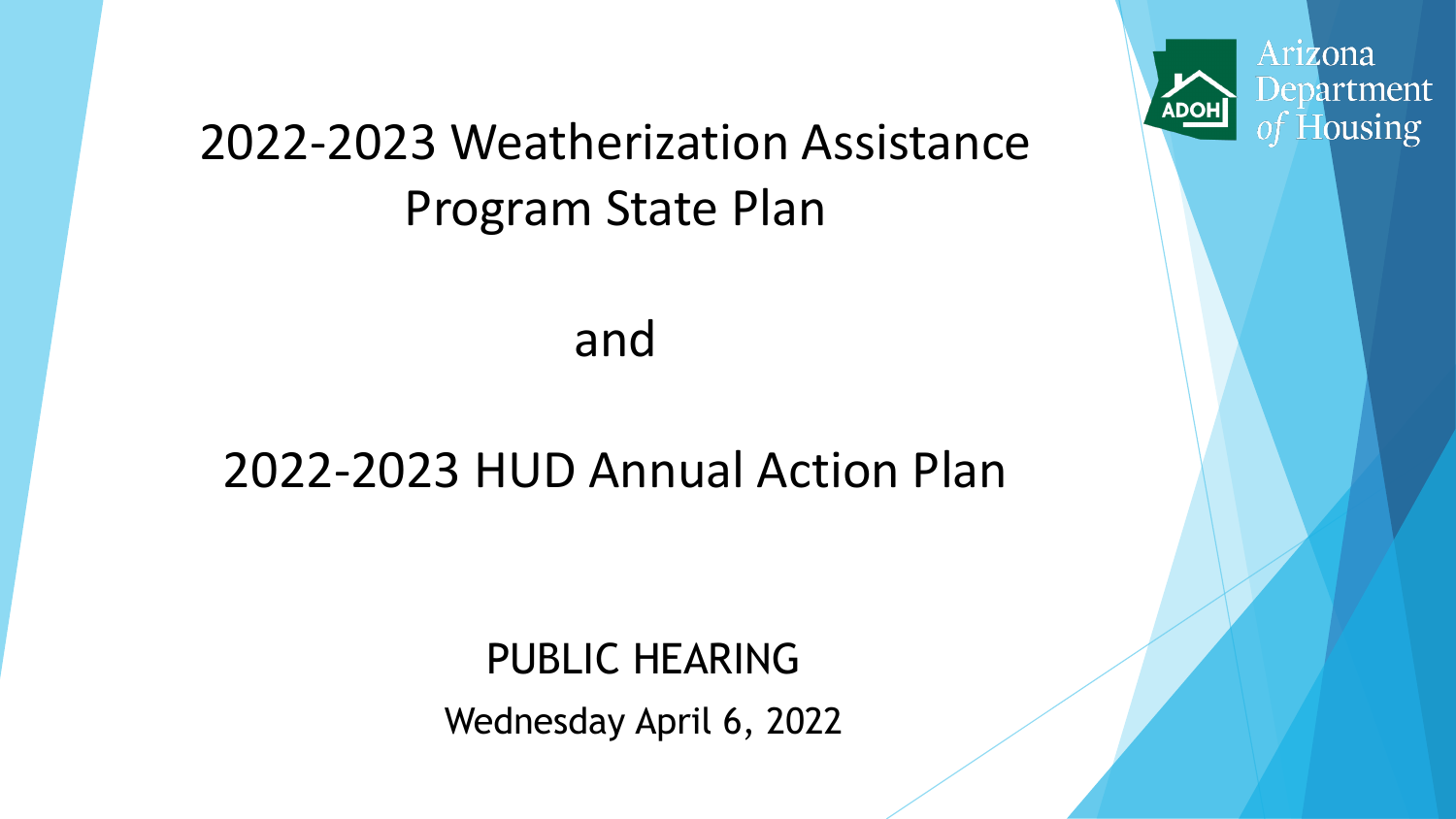### HEARING FORMAT



### Review and take comments on Weatherization Assistance Program Annual Plan

Presenter: Kathy Blodgett, ADOH Community Development and Revitalization Programs Administrator

### Review and take comments on FY2022 Annual Action Plan

**Presenter: Martina Kuehl, Kuehl Enterprises LLC**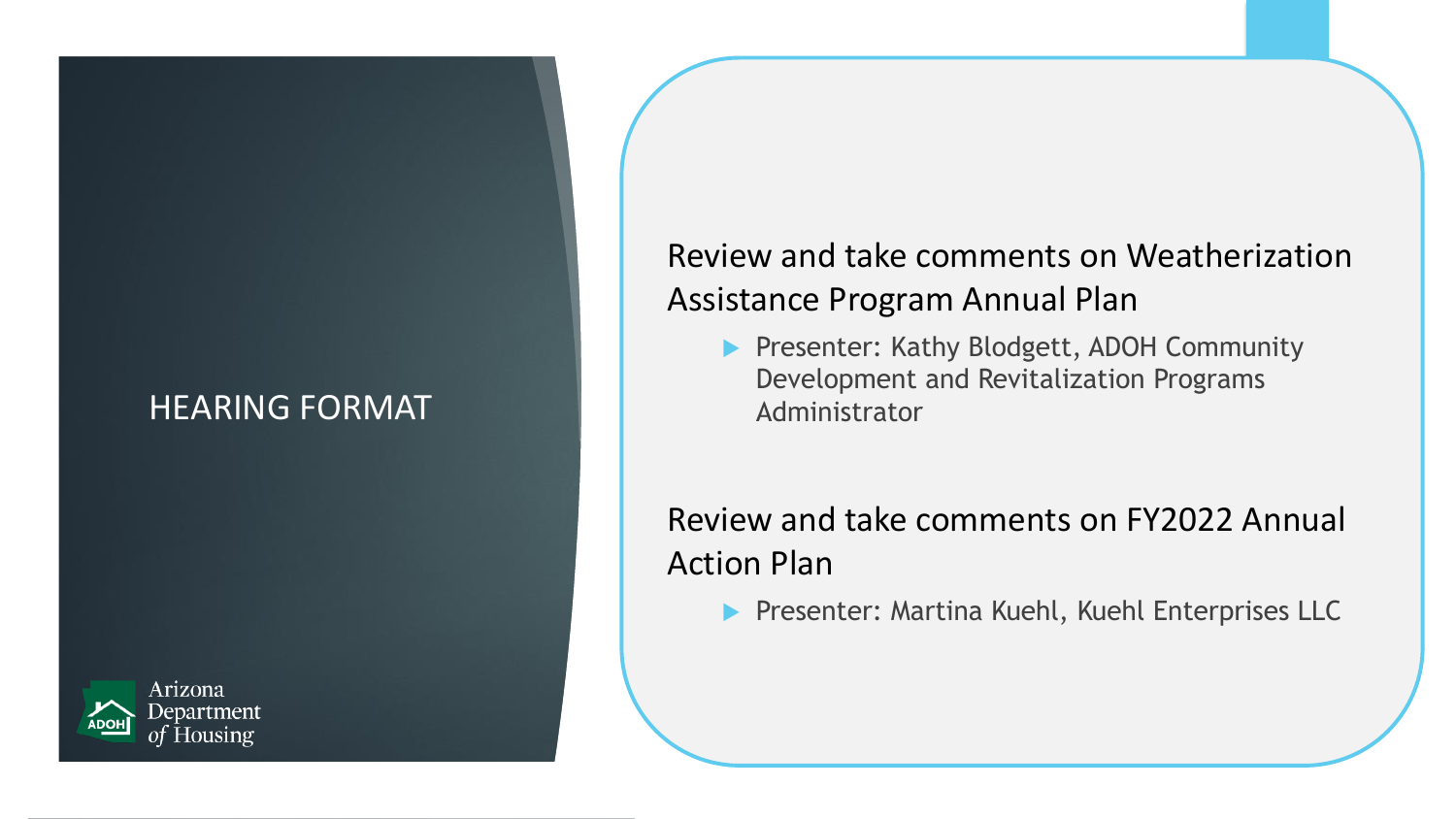Arizona Department of Housing

**ADO** 

3

# Weatherization Assistance Program Annual State Plan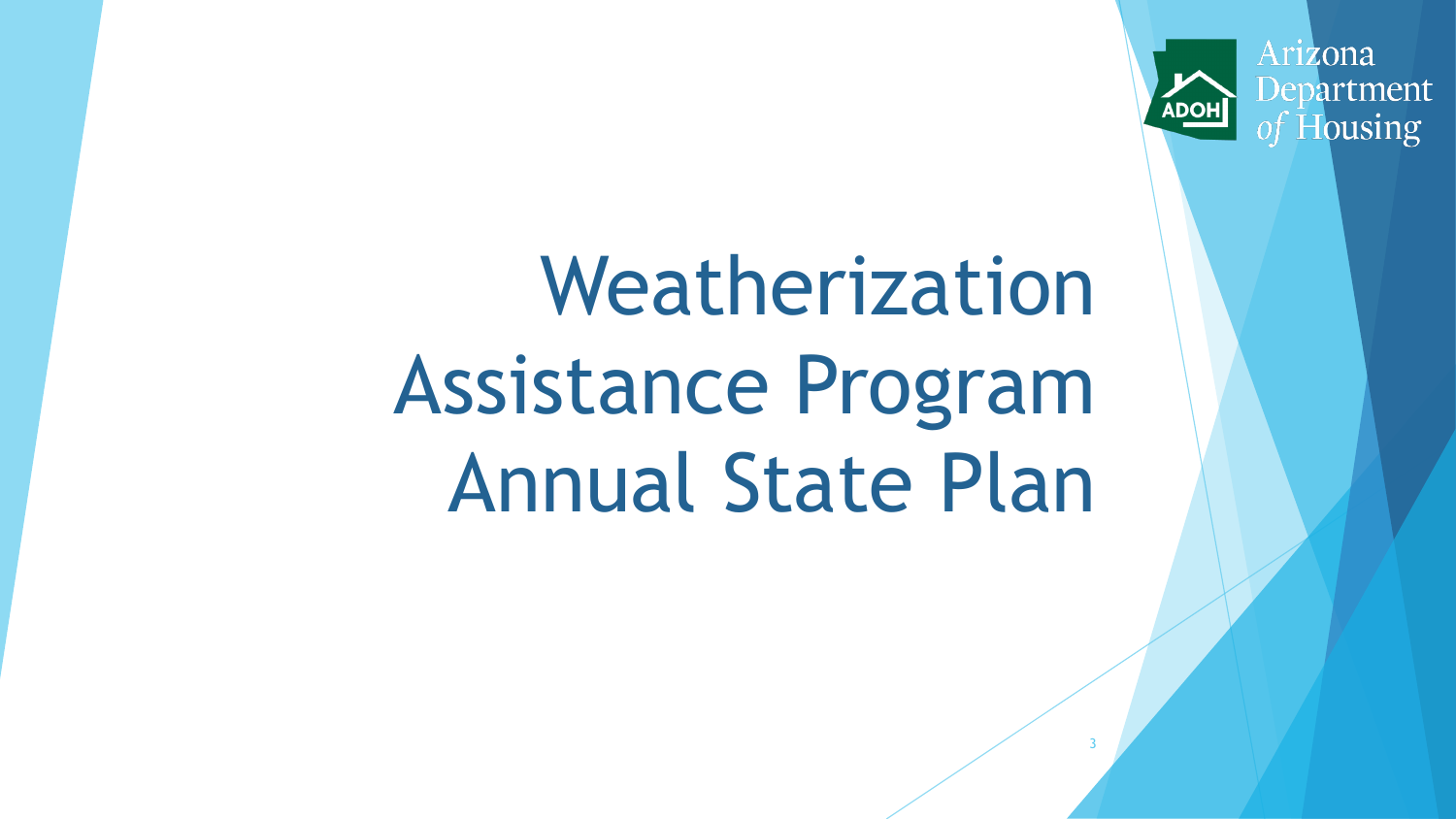# Weatherization Assistance Program (WAP)

**·** Increases energy efficiency while ensuring health and safety of household.



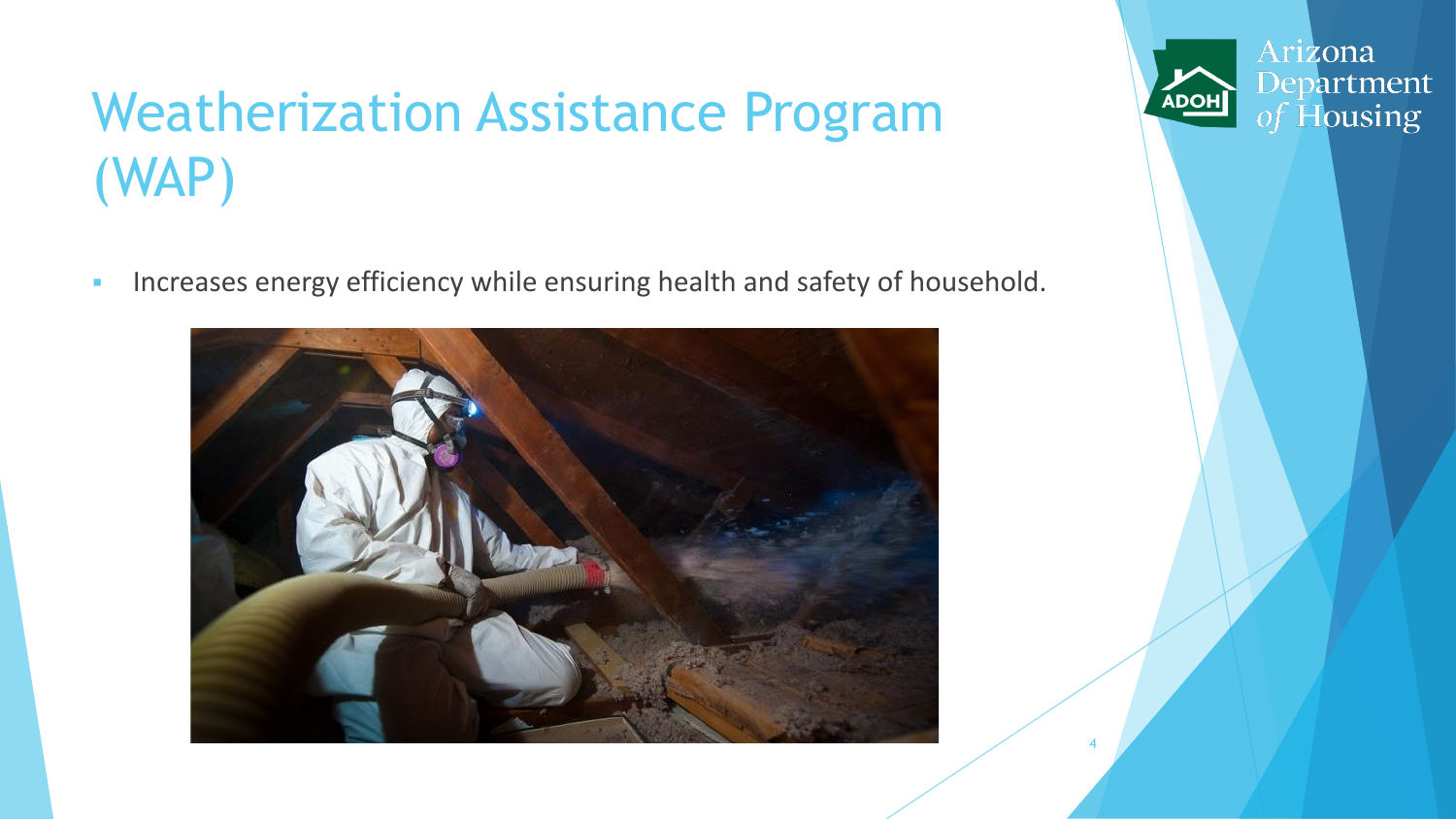# WAP Funding Sources in Arizona

- U.S. Department of Energy \$2.1 Million Annual Allocation Estimate (Actual Allocation has yet to be released from DOE) New Grant Agreement year – no carryover from PY21.
	- **EXECUTE:** Includes estimate of \$397K for Training & Technical Assistance split with Sub-grantees
	- **EXECUTE:** Anticipate approximately 148 households assisted.
- U.S. Department of Health and Human Services (LIHEAP) Estimate \$4.28 Million (Actual Allocation has yet to be released from DHHS)
	- Anticipate approximately 250 households assisted.
- Southwest Gas Corporation (SWG) \$427K
	- Anticipate approximately 120 households assisted.



5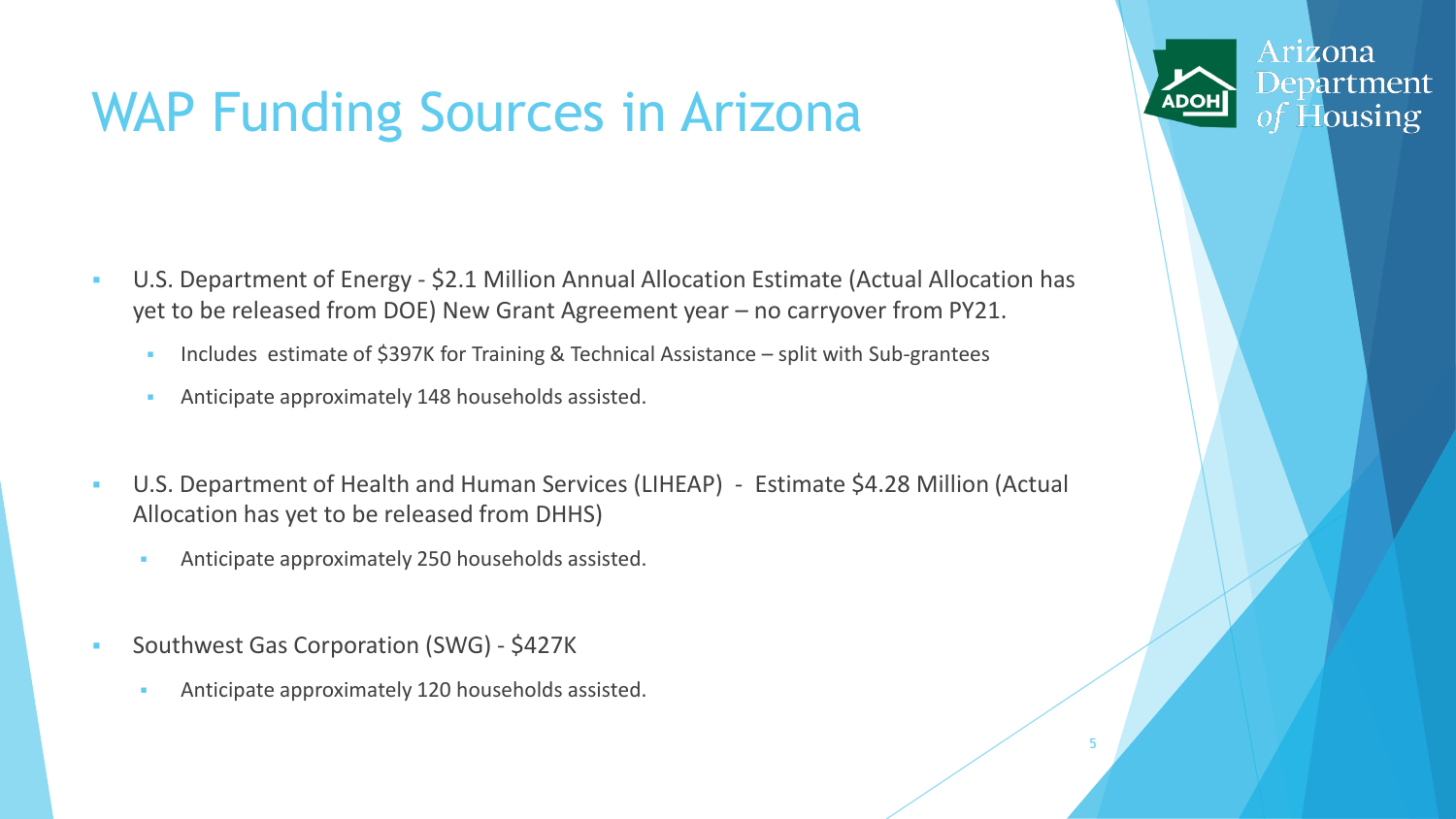# WAP Annual State Plan

- Required by Department of Energy (DOE) for distribution of DOE grant funding only.
	- 4 main sections
		- **Budget**
		- Annual File determines Sub-grantee allocation amounts and numbers of households assisted.
		- Master File determines client eligibility, Program Management, Monitoring and Training and Technical Assistance.
		- **Health and Safety Plan**
- Annual Plan for LIHEAP is prepared by AzDES
	- In consultation with ADOH
	- Eederal funds distributed to AzDES who funds ADOH through an Inter-governmental Agreement
- SWG funding directed by Az Corporation Commission.
	- Allocation has been set at \$427,000 for several years



6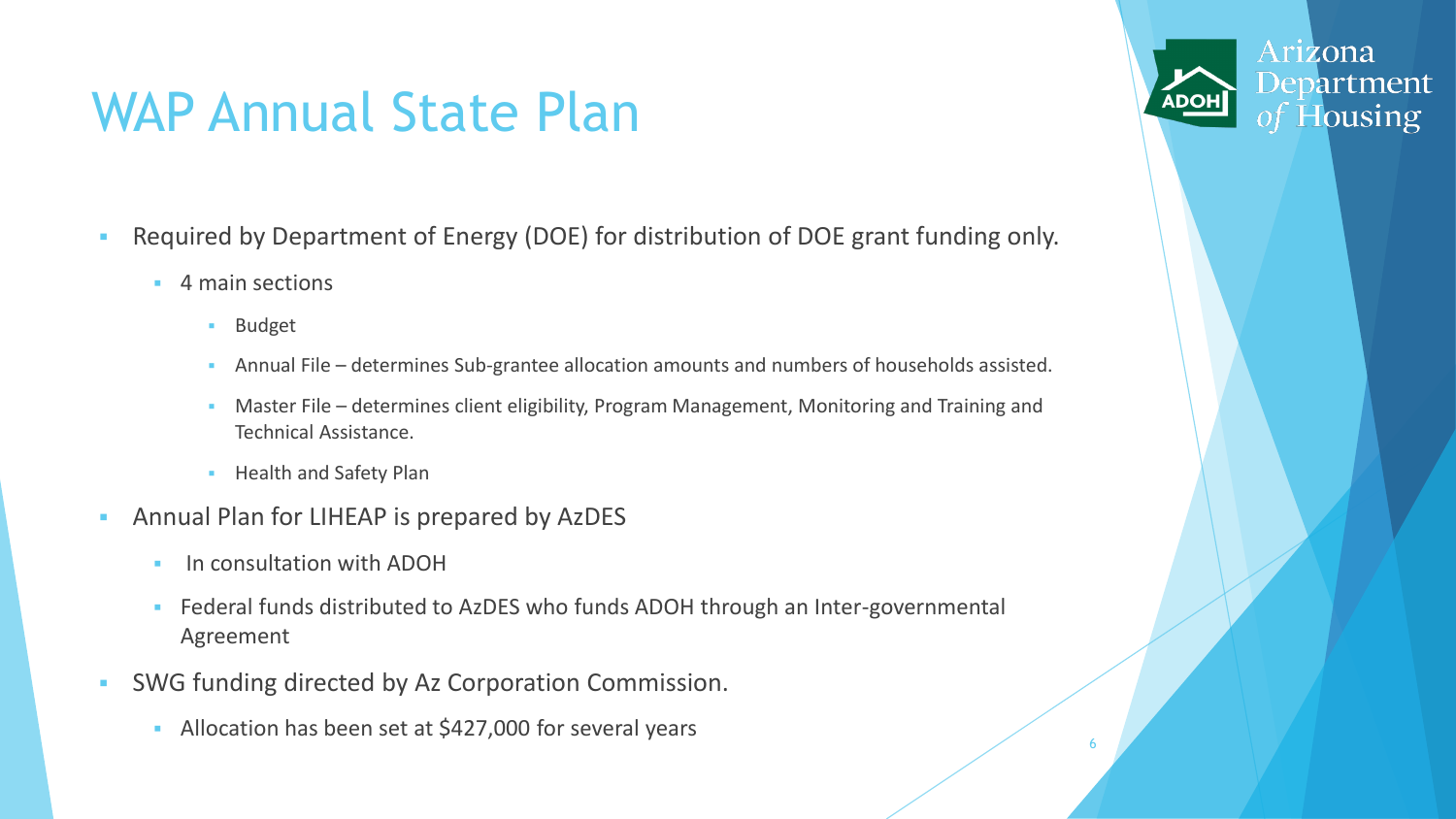# WAP Annual State Plan (DOE)

**• Currently 10 Sub-grantee Weatherization Providers awarded by method of distribution** that considers service area, populations and poverty statistics.

| <b>Community Action Human Resources Agency (CAHRA)</b>     | Northern Arizona Council of Governments (NACOG         |
|------------------------------------------------------------|--------------------------------------------------------|
| Foundation for Senior Living Home Improvement (FSL Tucson) | Phoenix, City of                                       |
| Gila County                                                | Pima County                                            |
| <b>Maricopa County</b>                                     | Southeastern Arizona Community Action Program (SEACAP) |
| <b>Mesa Community Action Network (MesaCAN)</b>             | Western Arizona Council of Governments (WACOG)         |

7

Arizona

Department

- Maximum DOE allowable average investment per unit \$8,009
- Priority households are:
	- **Elderly (at or above sixty (60) years of age)**
	- **•** Persons with disabilities
	- Households with Children at or below the age of 5 years.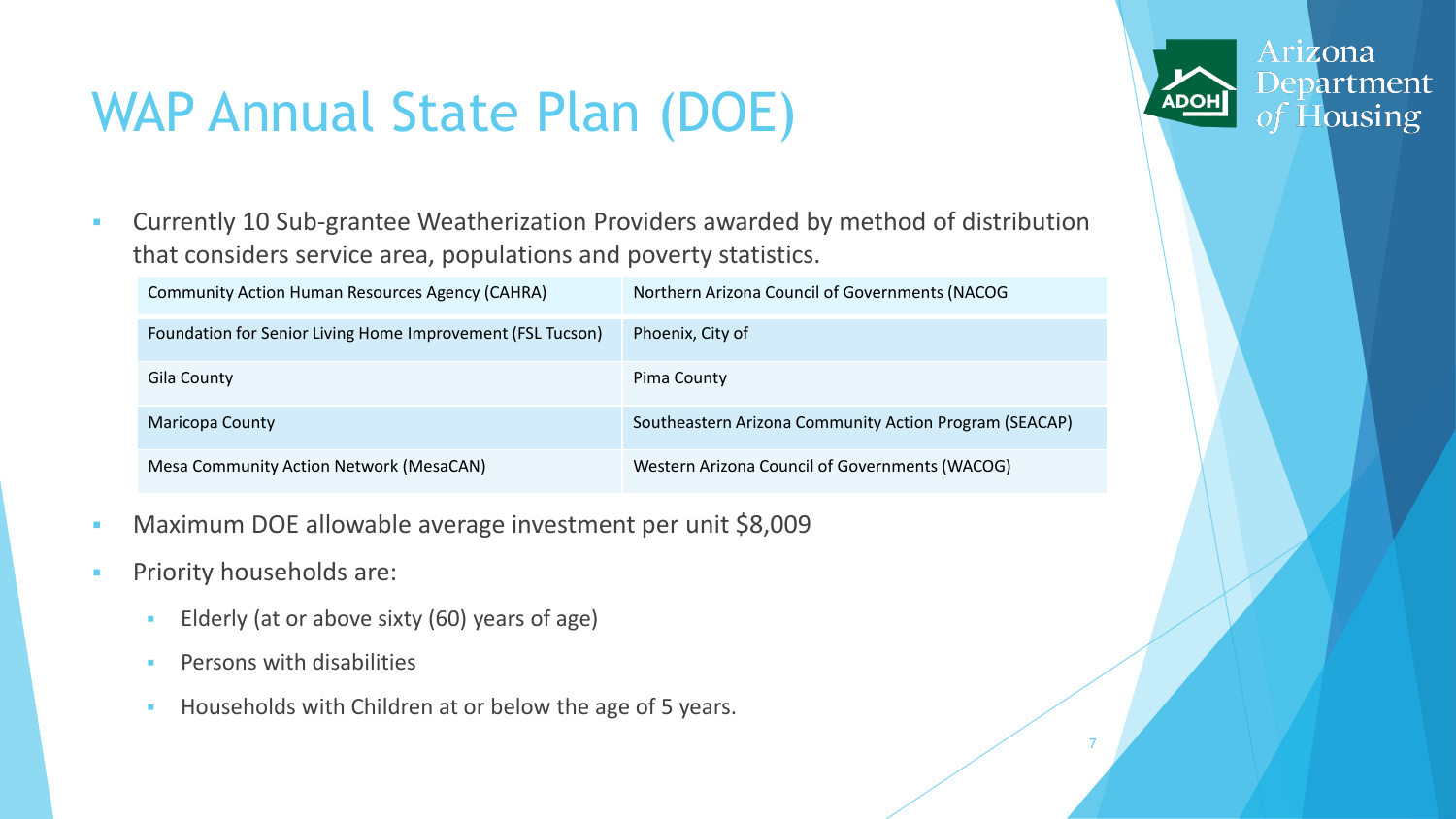# WAP Annual State Plan (DOE)

- **EXECT** First  $(1^{st})$  Draft plan written in January 30, 2022 for internal WAP Staff review
- Subsequently distributed draft #2 on February 9, 2022 to WAP Technical Committee and WAP Sub-grantees requesting comments and input.
- Draft #3 was distributed to the WAP Policy Advisory Council on February 17, 2022 requesting comments and input.
- **Held Policy Advisory Council Meeting March 4, 2022 to discuss plan and receive any** recommendations

8

Arizona

**Department** 

- Final Draft for public comment was posted to ADOH website on March 16, 2022.
	- Public Comment will be accepted through April 21, 2022.
- Final WAP Annual State Plan is due to DOE by May 3, 2022.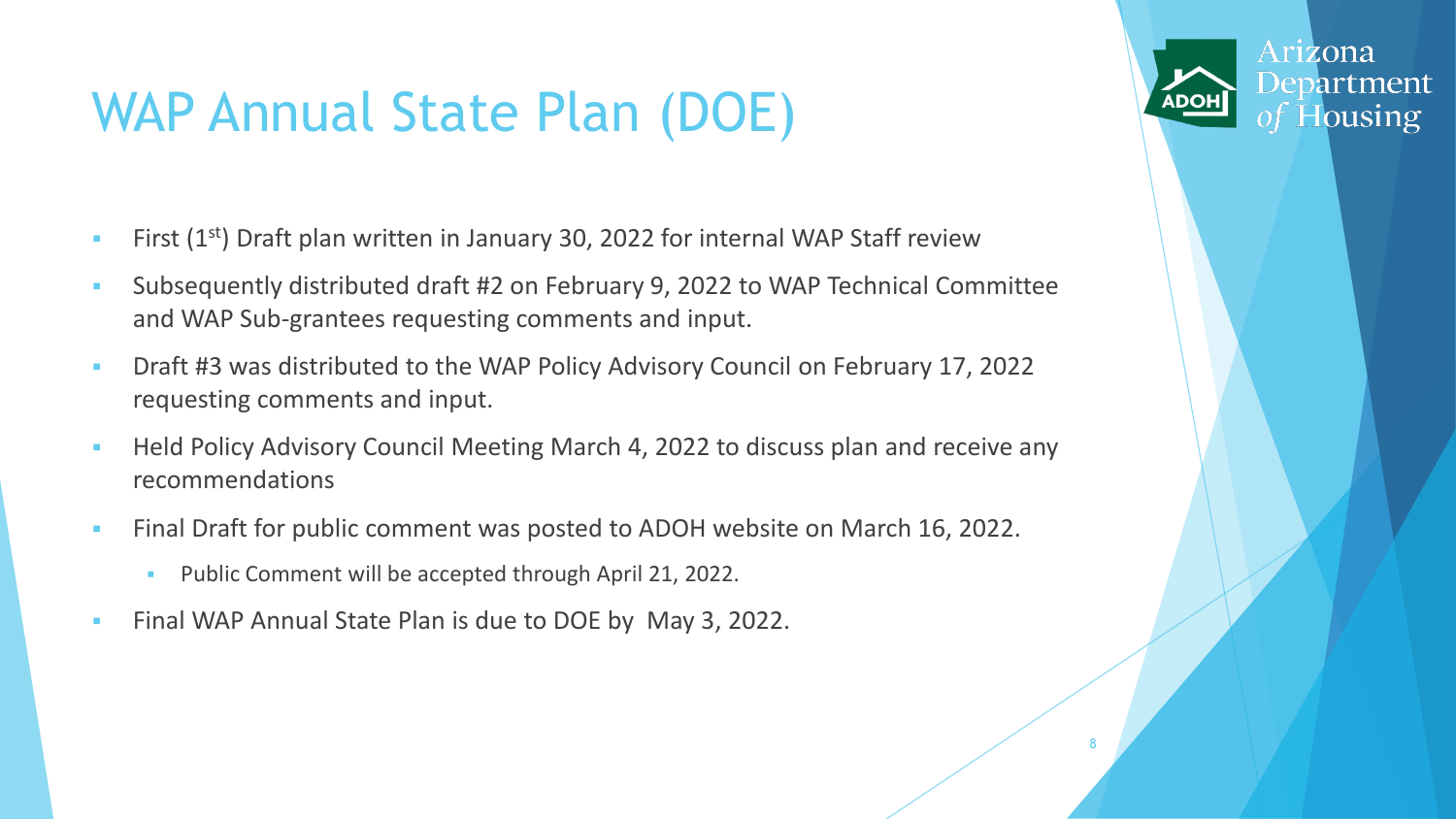### COMMENTS OR QUESTIONS



• Weatherization Assistance Program Annual Plan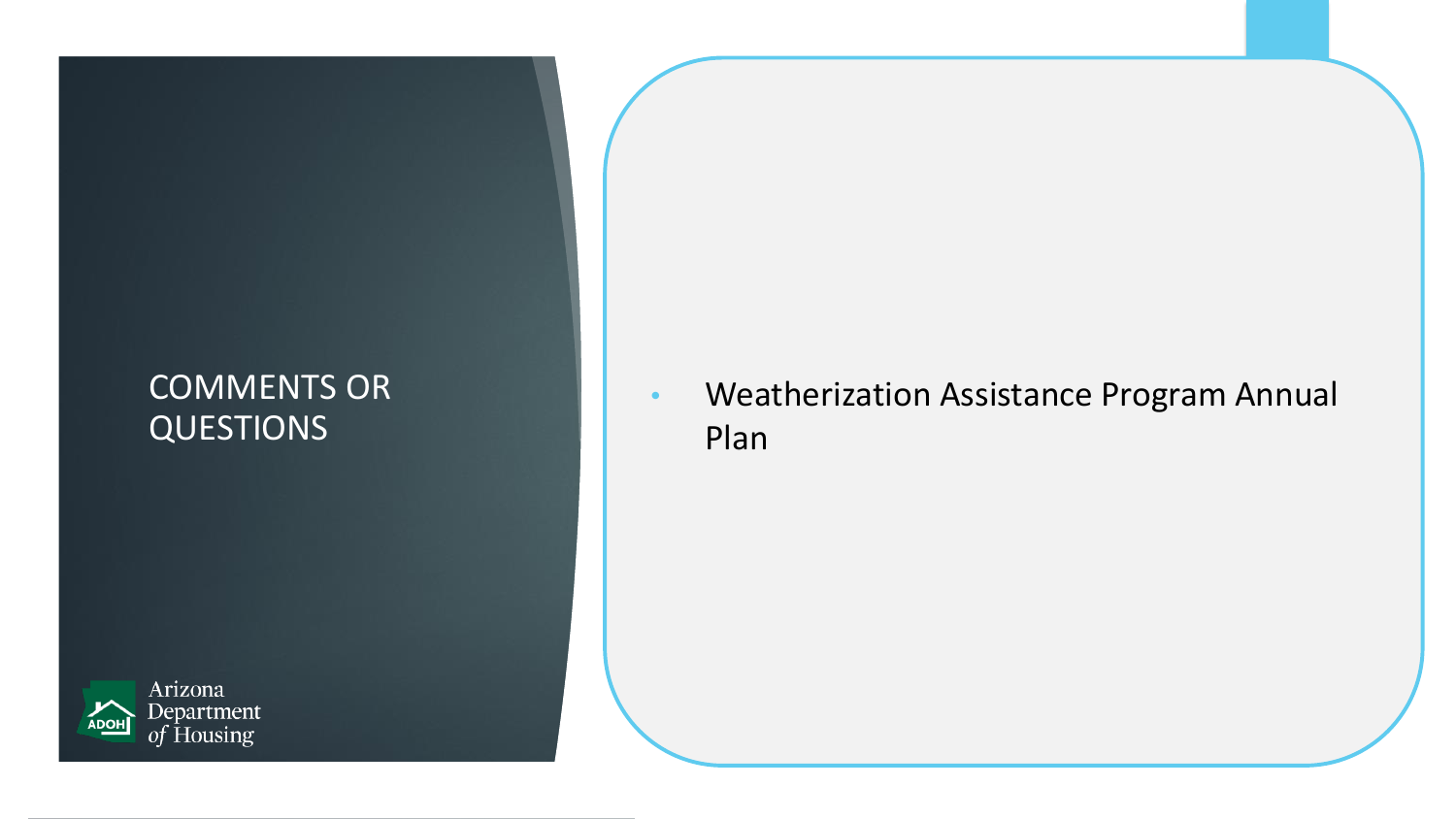# FY2022 Annual Action Plan

- Addresses goals and objectives identified in the FY2020-FY2024 Consolidated Plan
- **Awaiting FY2022 Allocations (mid-May)** 
	- Expected funding is based on FY2021
	- **Plan will be updated to reflect actual allocations when received** 
		- Increased allocations = proportionate increase in funding, unless otherwise noted
		- Decreased allocations = proportionate decrease in funding, unless otherwise noted
		- No additional public comment period or hearings
		- Updated plan with actual allocations will be noticed through Information Bulletin and posted to ADOH website
		- **.** HUD will have 45 days to review and approve once submitted

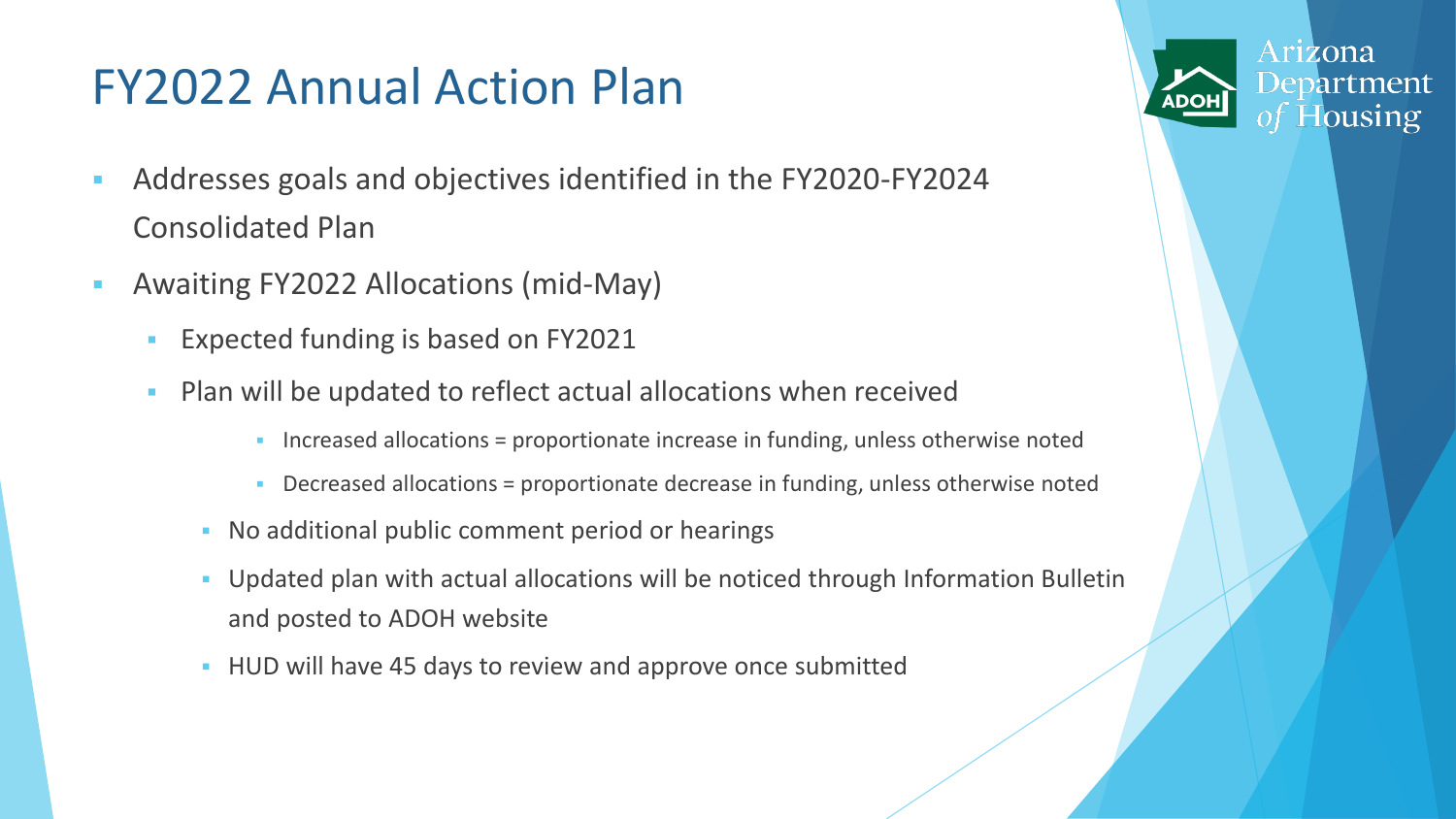# FY2022 Annual Action Plan

- Describes methods of distribution for and establishes annual goals and objectives for HUD Community Planning and Development resources
	- **EXECUTE:** Arizona Department of Housing
		- Community Development Block Grant (CDBG) FY2021 \$9,799,245
		- HOME Investment Partnership Program (HOME) FY2021 \$5,844,026
		- Housing Opportunities for Persons with AIDS (HOPWA) FY2021 \$442,224
		- National Housing Trust Fund (NHTF) FY2021 \$11,477,467
	- **EXECOTE:** Arizona Department of Economic Security
		- **Emergency Solutions Grant (ESG) FY2021 \$1,552,059**

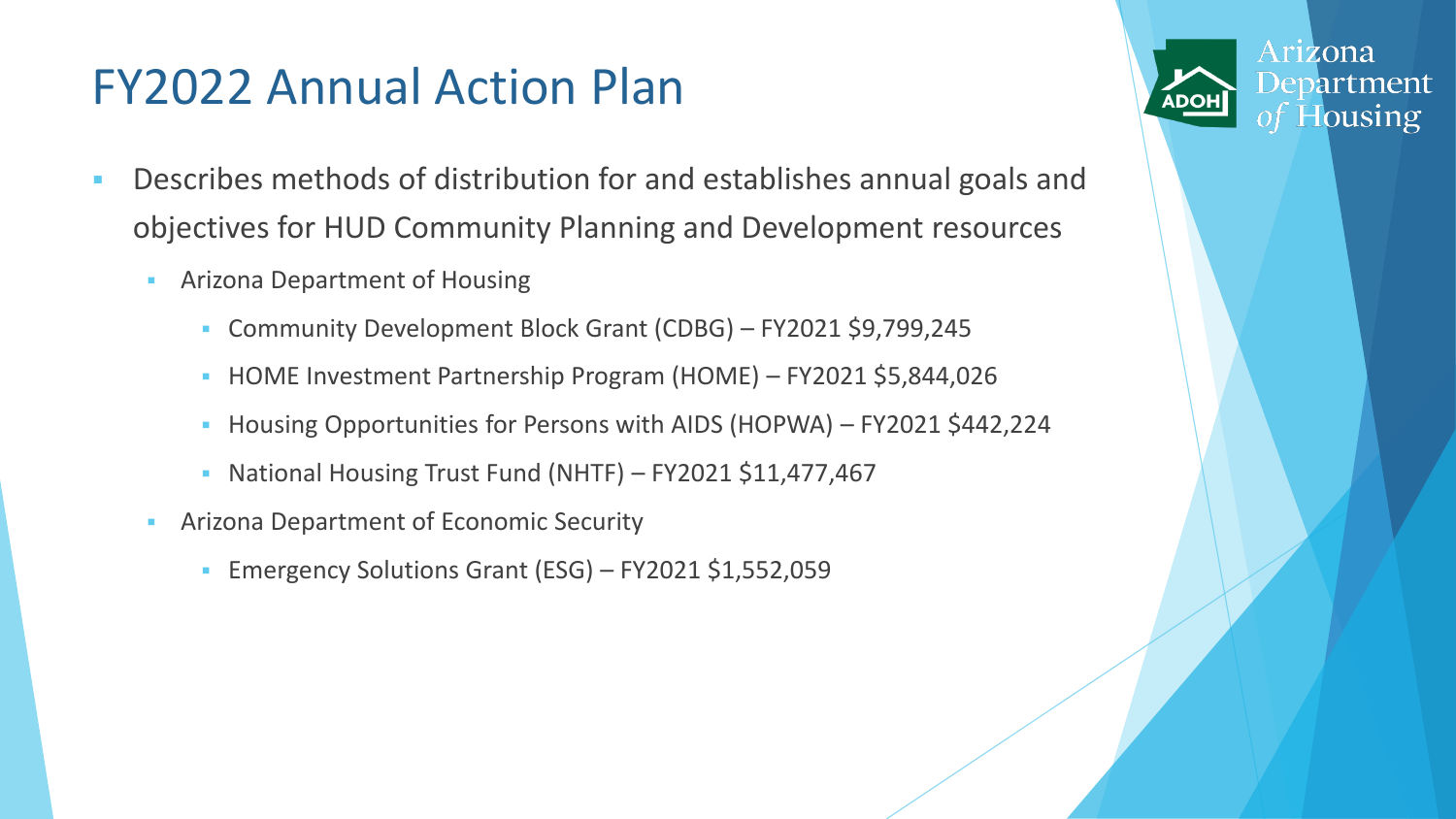# Leverage Resources

- **Housing** 
	- State Housing Trust Fund
	- Section 811 Project Rental Assistance for people with developmental disabilities
	- Low-income Housing Tax Credits federal and state
	- Arizona Industrial Development Authority HOME PLUS mortgage program
	- Local and Private financing, equity, local donations, in-kind contributions, etc.
- Homelessness
	- Continuum of Care funding
	- Veterans Affairs Supportive Housing vouchers for rent subsidies to Veterans experiencing homelessness.
	- State Housing Trust Fund
	- Arizona Lottery
	- General fund appropriations

Leverage resources are not included in Annual Action Plan goals and objectives 12

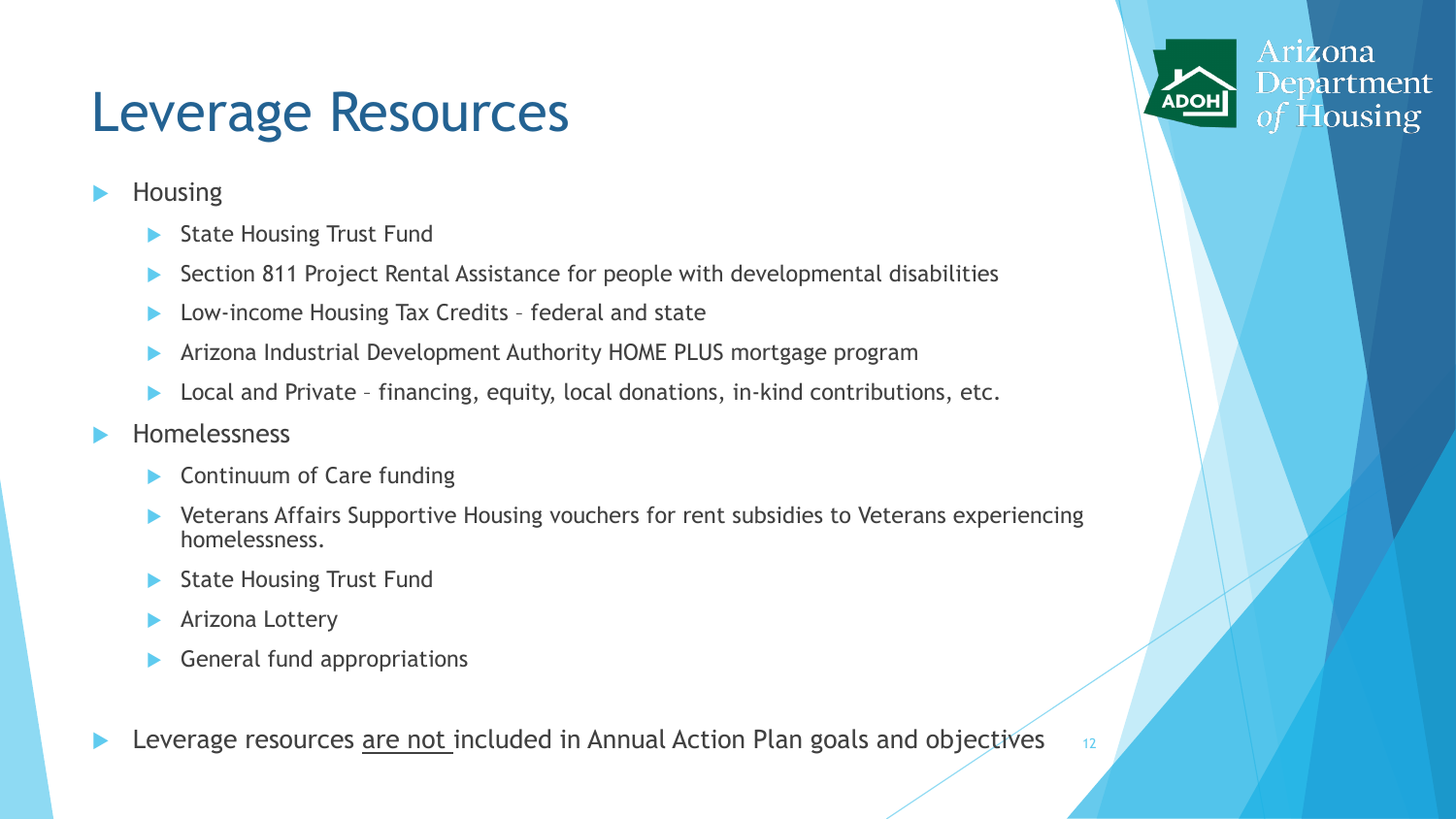# CDBG Method of Distribution, Funding & Goals

#### Method of Distribution

- Administration
	- 2% + \$100,000/year and 1% for technical assistance
- 10% Colonias Set Aside
	- Competitive applications
		- Every 2 years combined funding
- Remaining Funds
	- 85% Regional Account
		- Noncompetitive based on regional method of distribution
		- Two applications if one is for a public service or planning
	- 15% State Special Projects
		- Competitive applications
			- Infrastructure & housing
			- \$500,000 maximum

#### Funding and Goals

- Community Facilities & Improvements
	- 69% \$6.7M
		- 20,000 people (non-housing)
		- 30 households (housing)
		- Demolish 1 building
- Public Services
	- 1% \$100,000
		- $\cdot$  1,250 people
- Decent Affordable Housing
	- $\cdot$  26% \$2.5M
		- Rehabilitate 50 owner-occupied units

Arizona

**ADOH** 

Department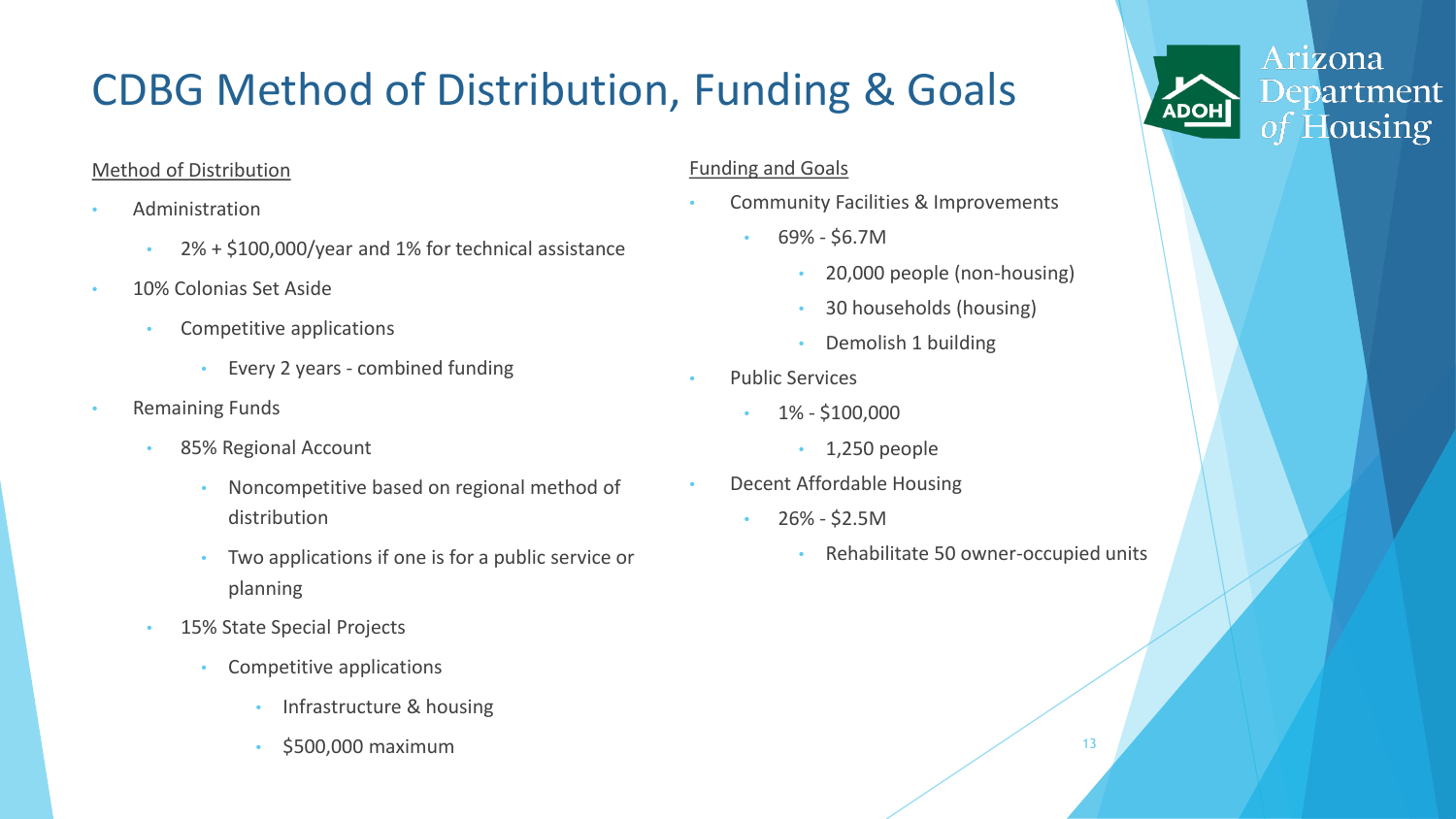# HOME Method of Distribution and Funding Goals

#### Method of Distribution

- 10% Administration
- 15% CHDO set-aside
	- Rental Housing Development
- Not less than \$2.5M for Owner-occupied Housing Rehabilitation
	- Priority to rural areas
- Remaining funds for Rental Housing Development
	- Acquisition and/or rehabilitation
	- New construction
- Notice of Funds Availability
	- Stand-alone or LIHTC gap financing
	- May be combined with NHTF, State Housing Trust Fund, NSP program income

#### Funding Goals

- Owner-occupied Housing Rehabilitation
	- 50 units
- Rental Housing
	- Acquisition/Rehabilitation
		- 5 units
	- New Construction
		- 5 units

14

Arizona Department of Housing

**ADOH**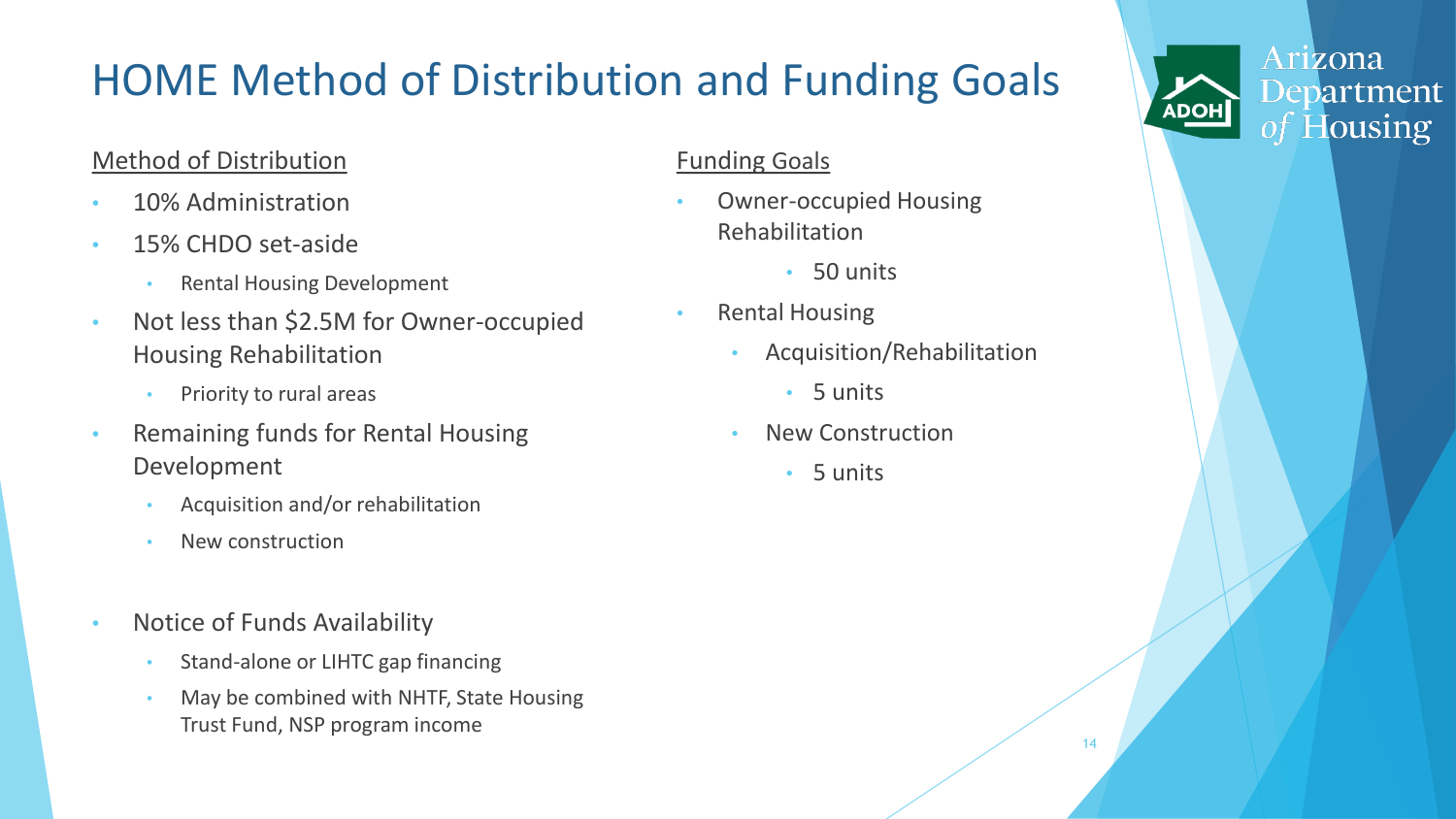# NHTF Method of Distribution and Funding Goals

### Method of Distribution

- 10% Administration
- 90% for Rental Housing for extremely low-income households
	- New construction
	- Acquisition and/or rehabilitation
- Notice of Funds Availability
	- Stand-alone or LIHTC gap financing
	- May be combined with HOME, State Housing Trust Fund, NSP program income

### Funding Goals

- **Rental Housing Construction** 
	- 15 units
- Rental Housing Acquisition and/or Rehabilitation
	- 5 units

Arizona

**ADOH** 

Department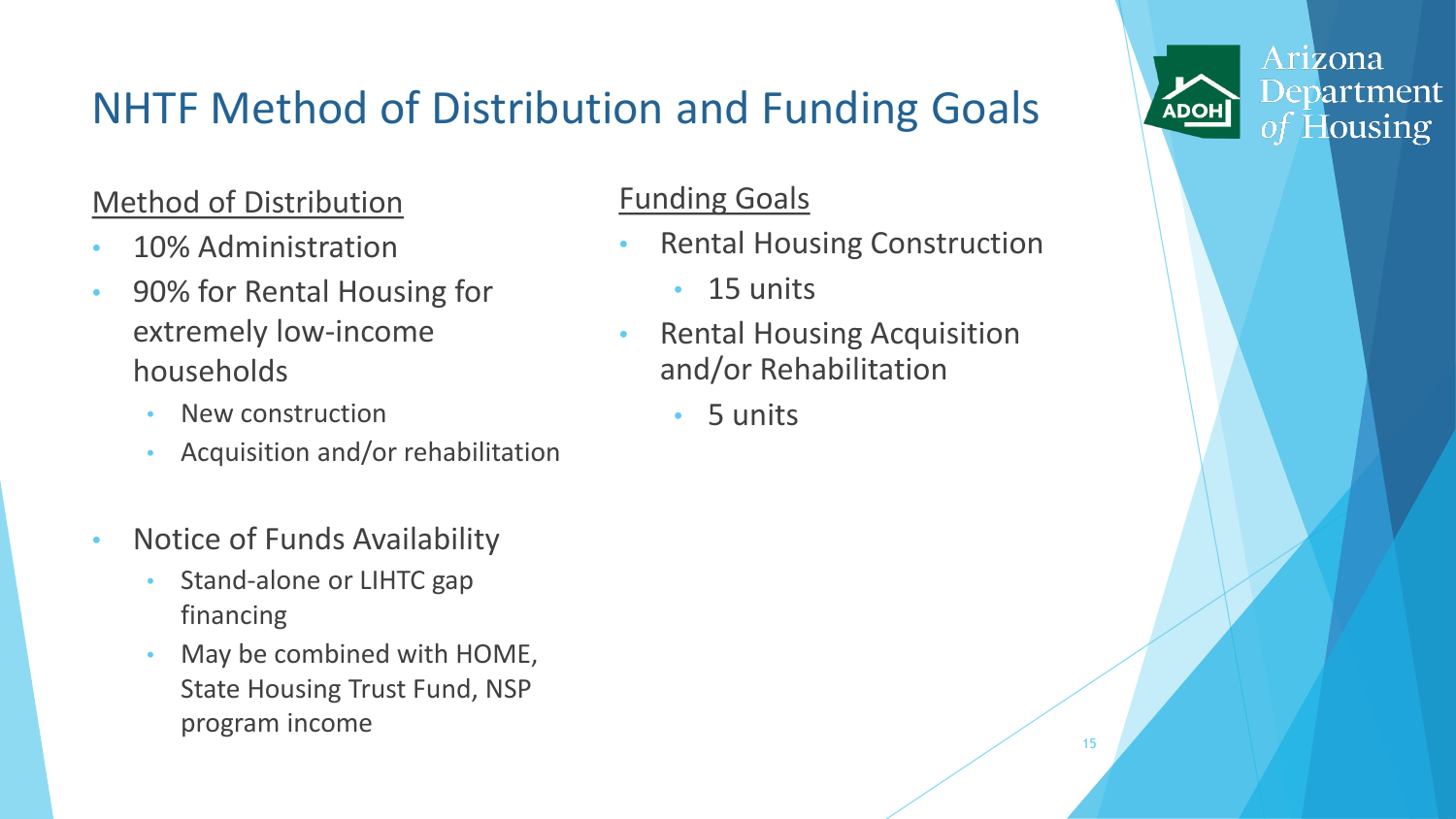# HOPWA Method of Distribution and Funding Goals

### Method of Distribution

- 3% ADOH Administration
- Up to 7% Project Sponsor Administration
- Remaining funds for housing and services for people with HIV/AIDS and their families
- Project Sponsors reviewed annually

### Funding Goals

- Essential Services and Permanent Housing Placement
	- 50 people
- Homelessness Prevention Short-term Rent, Mortgage & Utility Assistance
	- 45 households
- Tenant Based Rental Assistance
	- 30 households

16

Arizona

**ADOH** 

Department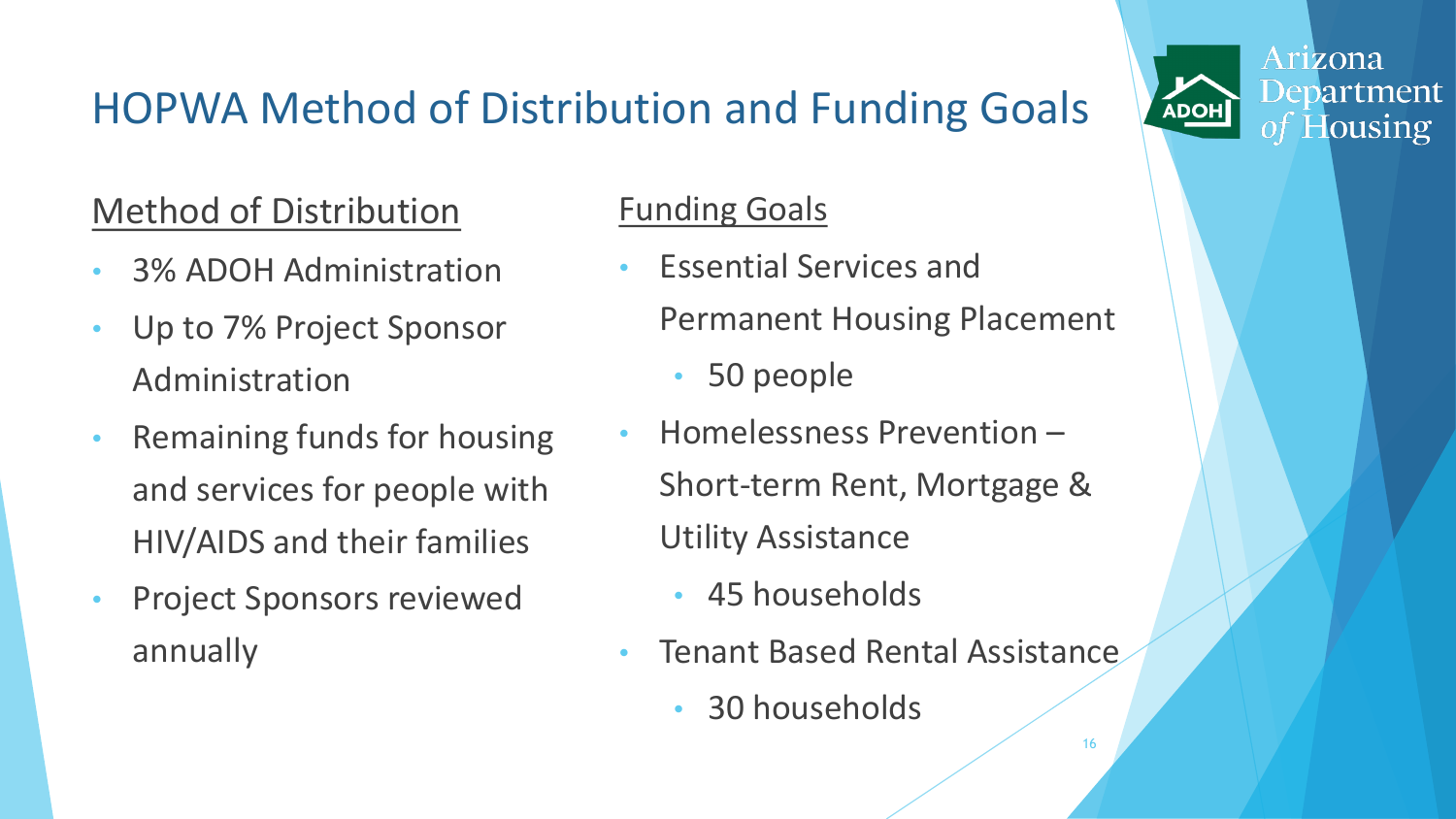# ESG Method of Distribution and Funding Goals

### Method of Distribution

- 7.5% Administration
- Remaining funds for shelter and services
- Competitive Request for Proposals
	- Combined with other homelessness funding
	- Grantees must participate in a Continuum of Care

### Funding Goals

- **Street Outreach & Services** 
	- 200 people
- Rapid Rehousing
	- 100 households
- Homelessness Prevention
	- 100 households
- **Shelter Operating** 
	- 200 people
- Shelter Improvements & Development
	- 5 shelter beds added

17

Arizona Department of Housing

ADOH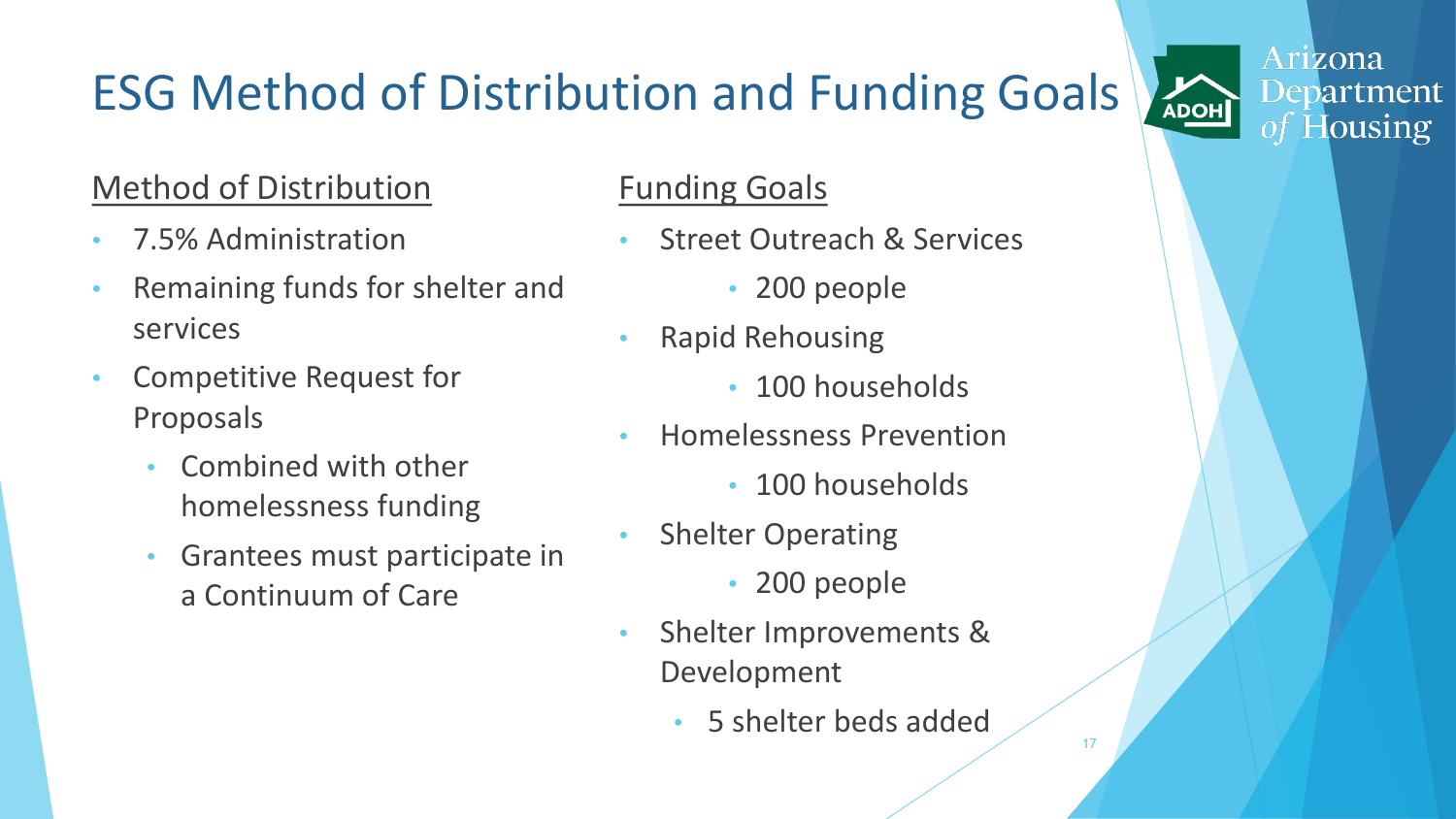### COMMENTS OR QUESTIONS



### • FY2022 Annual Action Plan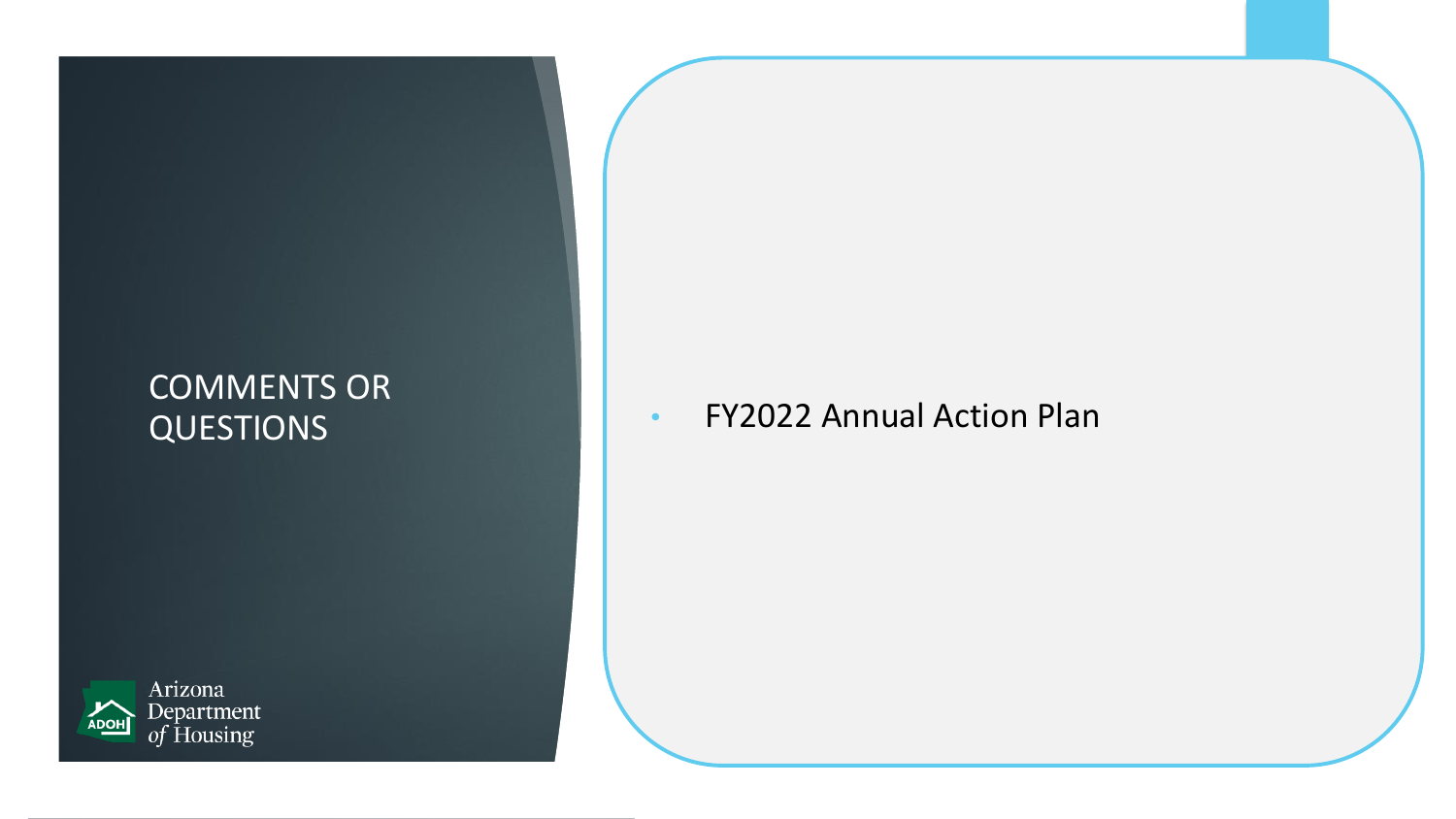### ADDITIONAL OPPORTUNITIES TO **COMMENT**



- Accepting written comments through April 30, 2022
	- Submit written comments to:
		- publiccomment@azhousing.gov